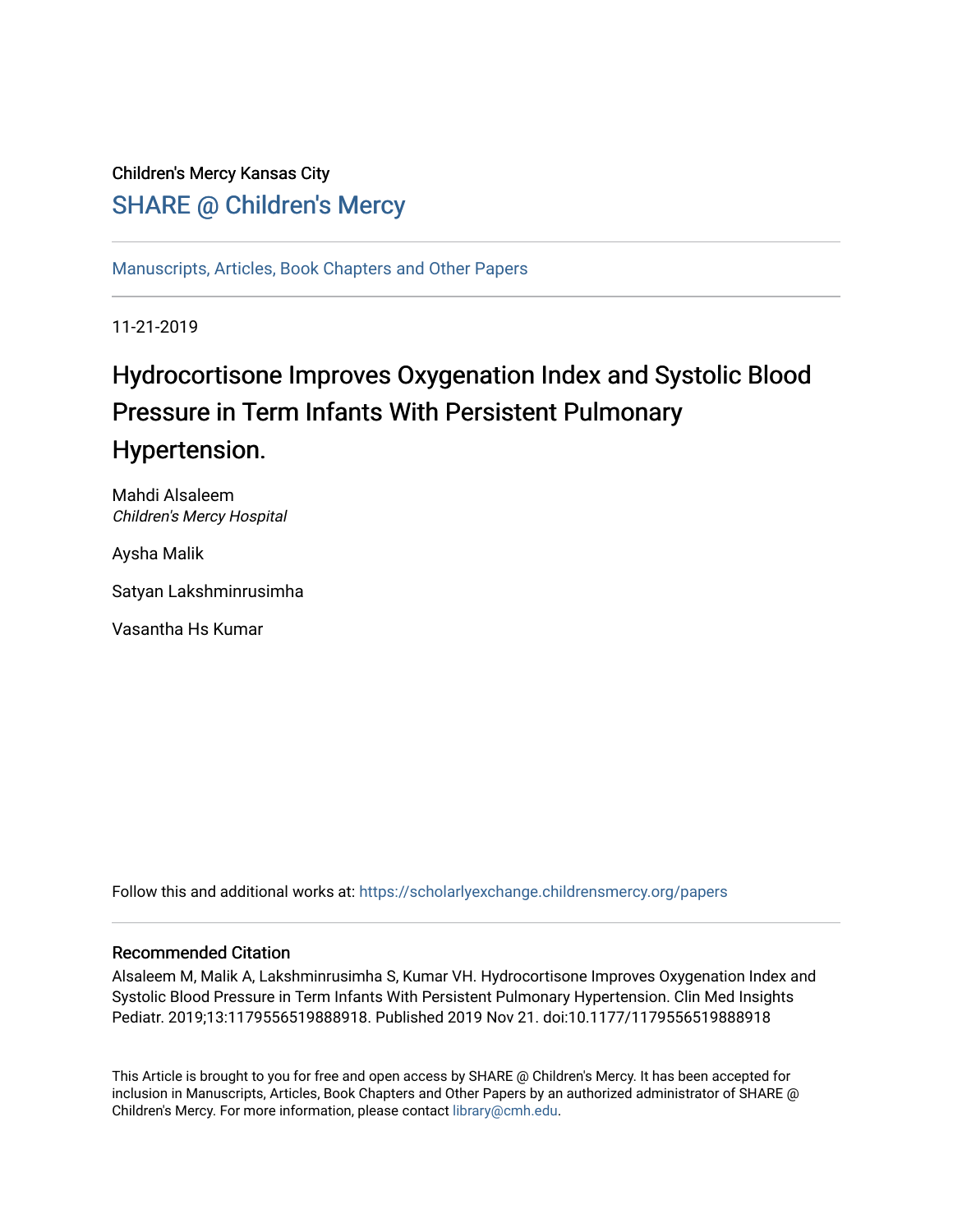## **Hydrocortisone Improves Oxygenation Index and Systolic Blood Pressure in Term Infants With Persistent Pulmonary Hypertension**

Mahdi Alsaleem<sup>1,2 D</sup>, Aysha Malik<sup>3</sup>, Satyan Lakshminrusimha<sup>4</sup> and Vasantha HS Kumar5

1Children's Mercy Hospital, Kansas city, MO, USA. 2The University of Kansas, Wichita, KS, USA. 3Internal Medicine and Pediatrics, The State University of New York, University at Buffalo, Buffalo, NY, USA. 4Department of Pediatrics, UC Davis School of Medicine, Sacramento, CA, USA. 5Depatment of Pediatrics, Division of Neonatal-Perinatal Medicine, The State University of New York, University at Buffalo, Buffalo, NY, USA.

DOI: 10.1177/1179556519888918 Clinical Medicine Insights: Pediatrics Volume 13: 1–4 © The Author(s) 2019 Article reuse guidelines: [sagepub.com/journals-permissions](https://uk.sagepub.com/en-gb/journals-permissions)

**SSAGE** 

**ABSTRACT:** Persistent pulmonary hypertension of the newborn (PPHN) is an essential cause for hypoxic respiratory failure with significant morbidity and mortality in term and near-term neonates. Hydrocortisone has been shown to decrease oxygen dependency and pulmonary hypertension in neonates with meconium aspiration syndrome and animal studies, respectively. We hypothesize that hydrocortisone will improve oxygenation in term and near-term infants with pulmonary hypertension. We performed a retrospective chart review of all infant with PPHN who received intravenous hydrocortisone therapy as a rescue for severe PPHN. Clinical response was objectively measured using, oxygenation index (OI), PaO<sub>2</sub>/FiO<sub>2</sub> ratio, and inotrope score before, during, and after the hydrocortisone course. We found that hydrocortisone administration resulted in significant improvement of systolic blood pressure, OI, and PaO<sub>2</sub>/FiO<sub>2</sub> In conclusion, hydrocortisone increased systolic blood pressure and improved oxygenation in term and near-term infants with persistent pulmonary hypertension. Prospective randomized trials are required to evaluate these findings further.

**Keywords:** hydrocortisone, steroids, PPHN, oxygenation index, systolic blood pressure, neonates, infants, NICU

**RECEIVED:** July 11, 2019. **ACCEPTED:** October 25, 2019. **Type:** Original Research

**Funding:** The author(s) received no financial support for the research, authorship, and/or publication of this article.

### **Background**

Persistent pulmonary hypertension of the newborn (PPHN) is an essential cause for hypoxic respiratory failure with significant morbidity and mortality in term and near-term neonates.1,2 It is a complex syndrome characterized by high pulmonary vascular resistance (PVR) to suprasystemic levels resulting in the extrapulmonary right-to-left shunting of blood leading to severe hypoxemia.3-5 Current standard therapy of PPHN includes supplemental oxygen, ventilation of the lung, hemodynamic support to maintain systemic vascular resistance, and inhaled nitric oxide (iNO) to reduce PVR.6,7 However, some infants do not respond to these measures necessitating the use of extracorporeal membrane oxygenation (ECMO), with the hope to allow enough time for lung vasculature to recover.8,9 Experimental studies both in animals and humans have shown that hydrocortisone (HC) can reduce the inflammatory process, stabilize systemic blood pressure, improve the cardiovascular stability in neonates with hypotension and low perfusion.10-12 Postnatal systemic steroids have been shown to decrease the duration of hospital length of stay and oxygen dependence in meconium aspiration syndrome (MAS).13 In the fetal lamb model of PPHN, HC treatment postnatally has been shown to improve oxygenation, increase cGMP levels, and reduce reactive oxygen species (ROS) levels.14 In spite of these effects, the role of HC in the management of PPHN, due to causes other than MAS in neonates is not clear. We

conflicts of interest with respect to the research, authorship, and/or publication of this article. **CORRESPONDING AUTHOR:** Mahdi Alsaleem, Children's Mercy Hospital, 3600 E. Harry Street, Wichita, KS 67218, USA. Email: [dmahdialsaleem@hotmail.com](mailto:dmahdialsaleem@hotmail.com)

**DECLARATION OF CONFLICTING INTERESTS:** The author(s) declared no potential

conducted a retrospective chart review to evaluate the impact of intravenous (IV) HC in infants with severe PPHN on oxygenation and systolic blood pressure (SBP). We hypothesized that HC would increase SBP, decrease the right-to-left shunting, and improve oxygenation.

#### **Methods**

We conducted a retrospective chart review of all infants admitted to a level 4, neonatal intensive care unit (NICU) from January 2010 to June 2017. Term or near-term infants  $\geq$ 35 weeks of gestational age with the diagnosis of PPHN were included in the study. The diagnosis of PPHN was confirmed by echocardiography demonstrating elevated pulmonary arterial pressure (right-to-left shunting of blood at patent foramen ovale or ductus arteriosus, tricuspid regurgitation, and dilated right side of the heart with or without decrease right ventricular function).15 Only infants with PPHN and who received HC rescue for management of PPHN were reviewed and analyzed. Infants with congenital malformations or those who died within the first 24hours after life were excluded from the study. Severity of the hypoxemic respiratory failure (HRF) was determined by two measures: oxygenation index (OI)=Fraction of inspired oxygen concentration  $(FiO<sub>2</sub>) \times$  mean airway pressure  $(MAP) \times 100$ /partial pressure of oxygen in the arterial blood in mmHg (PaO<sub>2</sub>) and PaO<sub>2</sub>/FiO<sub>2</sub> ratio (P/F ratio). A higher OI and a lower P/F ratio would indicate the severity of HRF.

60 Q

Creative Commons Non Commercial CC BY-NC: This article is distributed under the terms of the Creative Commons Attribution-NonCommercial 4.0 License (http://www.creativecommons.org/licenses/by-nc/4.0/) which permits non-commercial use, reproduction and distribution of the work without further permission provided the original work is attributed as specified on the SAGE and Open Access pages (https://us.sagepub.com/en-us/nam/open-access-at-sage).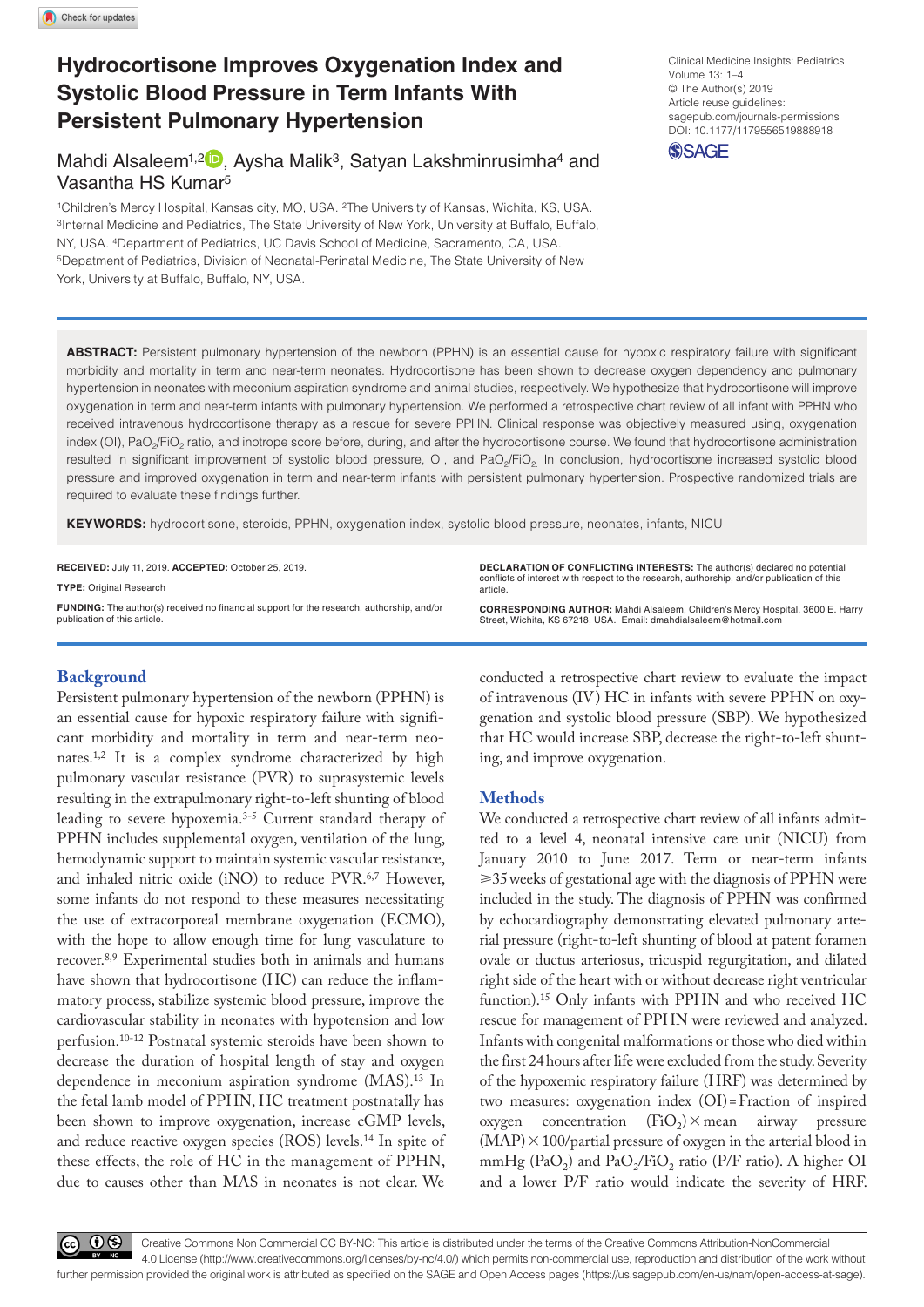Inhaled nitric oxide was started per unit protocol at 20 parts per million with echocardiographic evidence of PPHN and an OI of >15 by at least 2 arterial blood gases 4hours apart after optimizing mechanical ventilation (partial pressure of carbon dioxide  $[pCO<sub>2</sub>]$  of 40-50 mm Hg and 8 ribs or more lung inflation on chest radiograph). Systemic hypotension was defined as a mean arterial blood pressure of less than the gestational age at the timepoint of measurement. Infants with hypotension were treated with inotropic agents per the discretion of the attending physician. Infants who failed to respond to the measures as mentioned above were started on IV HC (initial dose of 4mg/ kg/dose followed by 1mg/kg/dose given every 6hours for 48hours). The response to HC on oxygenation and hemodynamics was trended by calculating the OI at several timepoints: before administration of HC; 6hours into HC therapy; 24hours into therapy, and 24hours after completion of the therapy. Systolic blood pressures were collected, the inotrope scores (cumulative mean of dopamine dose  $(mcg/kg/min) + dobj$ tamine dose  $(mcg/kg/min) + 100 \times$ epinephrine dose  $(mcg/kg/m)$ min)) were calculated,<sup>16</sup> and  $PaO<sub>2</sub>/FiO<sub>2</sub>$  ratios were noted at the same timepoints. The demographic and clinical characteristics of the infants with PPHN who received HC treatment were recorded.

Data expressed as mean  $\pm$  standard deviation, with n being the number of infants studied. We performed student *t*-test and analysis of variance with Fisher's Post hoc testing when appropriate (SAS Systems, Cary, NC, USA) for data analysis. *P-value*<.05 was considered significant.

#### *Ethical approval and informed consent*

This study was approved by the ethics committee of University at Buffalo (Approval No. 030-753144). Informed consent requirement was waived as we analyzed the data with no identifiable private information.

#### **Results**

We identified 15 infants with PPHN who receive intravenous HC during the study period. All infants received iNO before HC treatment (Table 1). All infants were treated with dopamine as inotrope before HC administration. Milrinone was started on 7 infants (7/15, 46%) before HC administration. Two infants with severe PPHN did not respond to medical management and required ECMO support. In total, 7 infants (7/15, 47%) had asphyxia as the primary cause for PPHN, out of which 5 underwent whole body hypothermia. None of the infants included had intestinal perforation or necrotizing enterocolitis. Systolic blood pressure increased significantly with HC and remained elevated even after discontinuation of HC. In addition; there was a significant decrease in inotropic support as measured by inotropic score following initiation of HC (Figure 1). Significant reduction in OI, and an increase in  $PaO<sub>2</sub>/FiO<sub>2</sub>$  ratio (Figure 2) were also observed in these infants. In attempt to identify a correlation between the SBP and P/F

**Table 1.** Baseline and clinical characteristics of infants with PPHN who received hydrocortisone.

| Gestational age in weeks      | $38.2 \pm 1.6$  |
|-------------------------------|-----------------|
| Birth weight (g)              | $2991 \pm 650$  |
| Sex (male) $n$ (%)            | 12 (80)         |
| Normal vaginal delivery n (%) | 9(60)           |
| Cord pH                       | $7.05 \pm 0.28$ |
| APGAR at 5 minutes (range)    | $6(1-9)$        |
| Etiology of PPHN              |                 |
| Asphyxia n (%)                | 7 (47)          |
| MAS $n$ $%$                   | 2(13)           |
| Pneumonia or sepsis n (%)     | 6(40)           |
| Surfactant n (%)              | 11 (73)         |
| Dopamine n (%)                | 15 (100)        |
| Inhaled NO $n$ $(\%)$         | 15 (100)        |
| Milrinone n (%)               | 7(46)           |
| ECMO n (%)                    | 2(13)           |

Abbreviations: APGAR, **Appearance**, Pulse, Grimace, Activity, and Respiration, PPHN, persistent pulmonary hypertension, ECMO, extracorporeal membrane oxygenation; MAS, meconium aspiration syndrome; NO, nitric oxide. Values are presented as mean  $\pm$  standard deviation unless reported otherwise (Figures 1-3).

ration, we demonstrated a linear relationship between the two parameters  $(PaO_2/FiO_2)$  ratio and systolic blood pressure) (Figure 3), which could explain the significant improvement overtime noted after HC administration.

#### **Discussion**

To our knowledge, this is the first clinical study to evaluate the effects of intravenous HC in infants with severe PPHN due to all medical causes (**Congenital anomalies** were excluded). A course of HC in infants not responding to iNO and inotropes resulted in a significant improvement in SBP and oxygenation in our study. The findings suggest a potential role of HC in infants with PPHN and hypoxic respiratory failure and hypotension refractory to the conventional treatment.

Hydrocortisone is a commonly used medication in neonates for its anti-inflammatory properties. Common indications for HC in the NICU include bronchopulmonary dysplasia (or severe lung disease with the goal of extubation), systemic hypotension, and adrenal insufficiency.17-20 Majority of studies evaluating HC in the NICU have been conducted in preterm infants. A randomized trial to study HC in term infants was closed early due to low recruitment.<sup>21</sup> Methylprednisolone decreased the length of stay with a rapid reduction in oxygen dependence and clearance of X-ray abnormalities in infants with MAS. The dose of methylprednisolone administered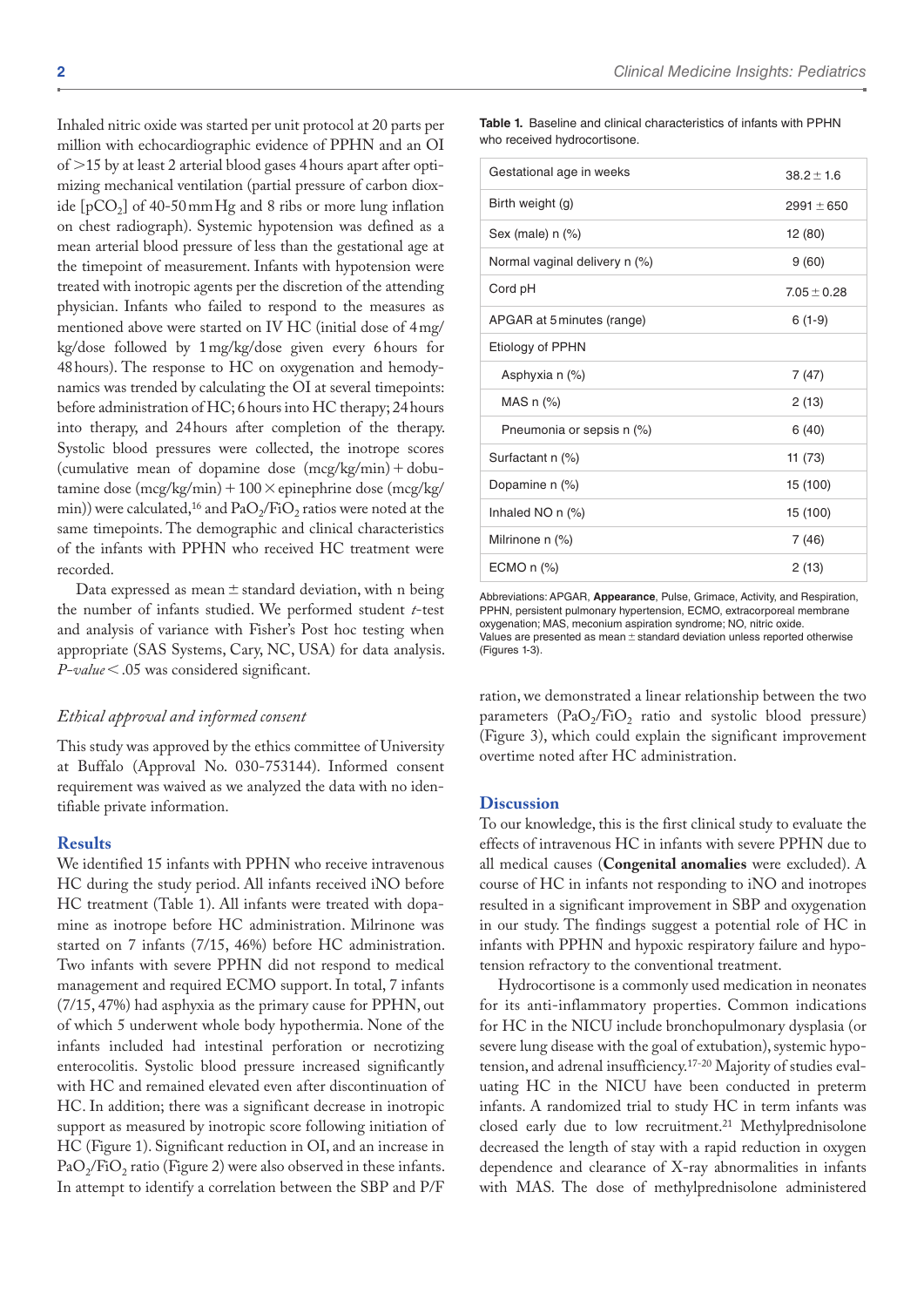

**Figure 1.** (A) Systolic blood pressure changes over time before and after the hydrocortisone (HC) administration. (B) Inotrope score overtime before and after hydrocortisone administration. \**P* value <.001 compared with before HC administration.



Figure 2. (A) Oxygenation index changes overtime before and after the hydrocortisone (HC) administration. (B) PaO<sub>2</sub>/ FiO<sub>2</sub> ratio changes overtime before and after hydrocortisone administration. \**P*<.001 compared with before HC administration.



Figure 3. Correlation between PaO<sub>2</sub>/FiO<sub>2</sub> ratio and systolic blood pressure. Significant linear correlation was demonstrated between systolic blood pressures and P/F ratio ( $r^2$ =0.504;  $P$  < .001). P/F indicates PaO<sub>2</sub>/FiO<sub>2</sub>

(0.5mg/kg/day divided q 12hours) was equivalent to HC used in our study.13 Interestingly, these patients with MAS enrolled in this study has a high incidence of sepsis (1/3 had a positive blood culture), but the frequency was not higher in the steroid group. In contrast, these results are not consistent with Yeh

et al. showing no improvement in oxygenation with HC (10 mg/kg q 12 hours  $\times$  4 doses) in MAS.<sup>22</sup> In spite of such a high dose of HC, there was no difference in oxygenation or radiological clearance. Infants with MAS who received HC took a more extended period to wean to room air and had prolonged respiratory distress compared with the placebo group. However, it is not clear if infants in either of these studies had evidence of PPHN by echocardiography.

In animal models of PPHN, we have shown that HC treatment improves oxygenation and decreases hyperoxia-induced changes in PDE5 activity and increasing cGMP levels in lambs with PPHN.14 A decrease in pulmonary phosphodiesterase 5 activity (an enzyme that converts cGMP to inactive 5′GMP), with increasing levels of cGMP results in smooth muscle relaxation.14 Hydrocortisone also reduces ROS levels in part by increasing superoxide dismutase activity in PPHN lambs ventilated with 100%  $O_2$ .<sup>14</sup>

Glucocorticoids improve oxygenation and attenuate pulmonary hypertensive response in animal models of meconium aspiration.<sup>23</sup> Improvement in oxygenation with  $HC$  can also be explained by its effect on the systemic blood pressure, as shown in our study.24 This effect persisted even after the discontinuation of HC treatment. The increase in SBP was associated with